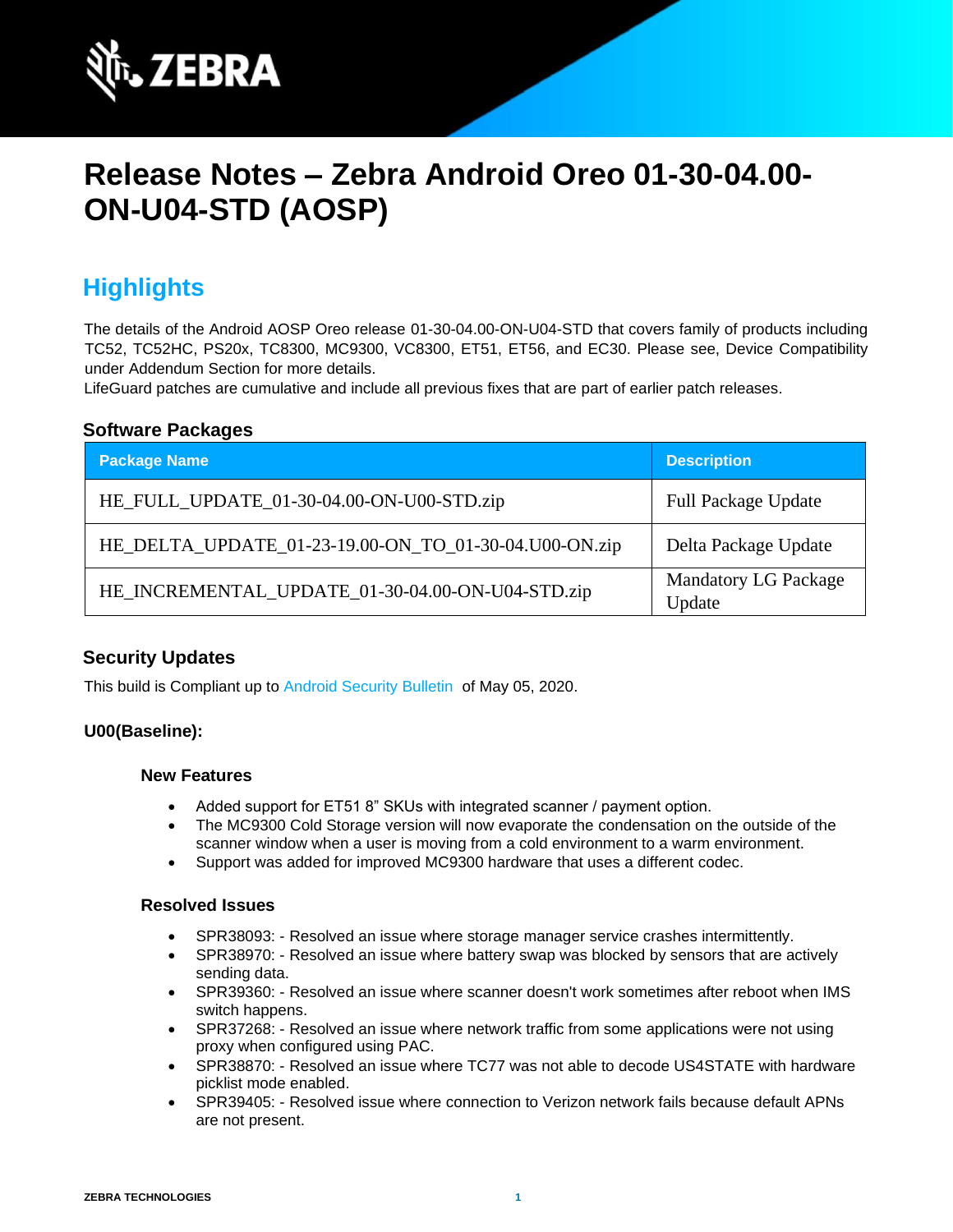

## **LifeGuard Update 04:**

- ➢ This LG patch is applicable for 01-30-04.00-ON-U00-STD BSP version. The LG Patch includes the following updated components.
	- $MX: -10.0.2.6$
	- DataWedge: 8.0.37
	- StageNow-Client: 4.2.5.5
	- Enterprise Keyboard: 2.2.2.3
	- EMDK: 8.0.10.2621
	- DDT: 1.20.0.2
	- Event injection Service: 4.3.0.0
	- Zebra Folder: -10.0
	- Wi-Fi: FUSION\_QA\_2\_1.11.0.008\_O
	- OSX: QCT.81.8.25.18

### **Fixes**

- SPR39012 Resolved an issue wherein the profile with SKIP\_SUW used to take more time to get applied
- SPR39545-Resolved an issue wherein external USB keyboard was not getting disabled via StageNow or MX
- SPR39405- Resolved an issue wherein cellular network connection failure were observed.
- SPR39514-Resolved an issue wherein while using chrome in GMS restricted profile, enable Google Play services notification popup used to appear.
- SPR39613 Resolved an issue where Device was unable to fetch UUID details of remote device
- SPR39513- Resolved an issue wherein screen would not wake up from suspend when using scan-trigger as wakeup source
- SPR39006 Added support to automatically agree to the location consent when the location modes are changed using WirelessMgr CSP
- SPR35665 Resolved an issue wherein Google keyboard settings are not persisting through a reboot when configured directly after factory reset
- SPR38534 Resolved an issue where disconnection is observed in Fast Transition mode when device is in suspend state.
- SPR39082 Resolved an issue wherein Intermittent loss of Ethernet connection is observed.
- SPR38880 Resolved an issue wherein device gets stuck on bootup screen.
- SPR38885 Added support to allow package installation while App whitelist is enabled with App verification mode as long as the package and its corresponding signature is whitelisted.
- SPR39332 Resolved an issue wherein scanning multiple barcodes would not work while in SKIP SETUP Wizard screen
- SPR38739 Resolved an issue wherein streaming of certain MP3 files used to fail
- SPR38748 Resolved an issue wherein multicast voice traffic reception is improved.
- SPR39578-Resolved an issue where Device was unable to retain Bluetooth connection after idle timeout period
- Fixed an issue on SE4750 scanner devices where scanning would occasionally stop after extensive scanning.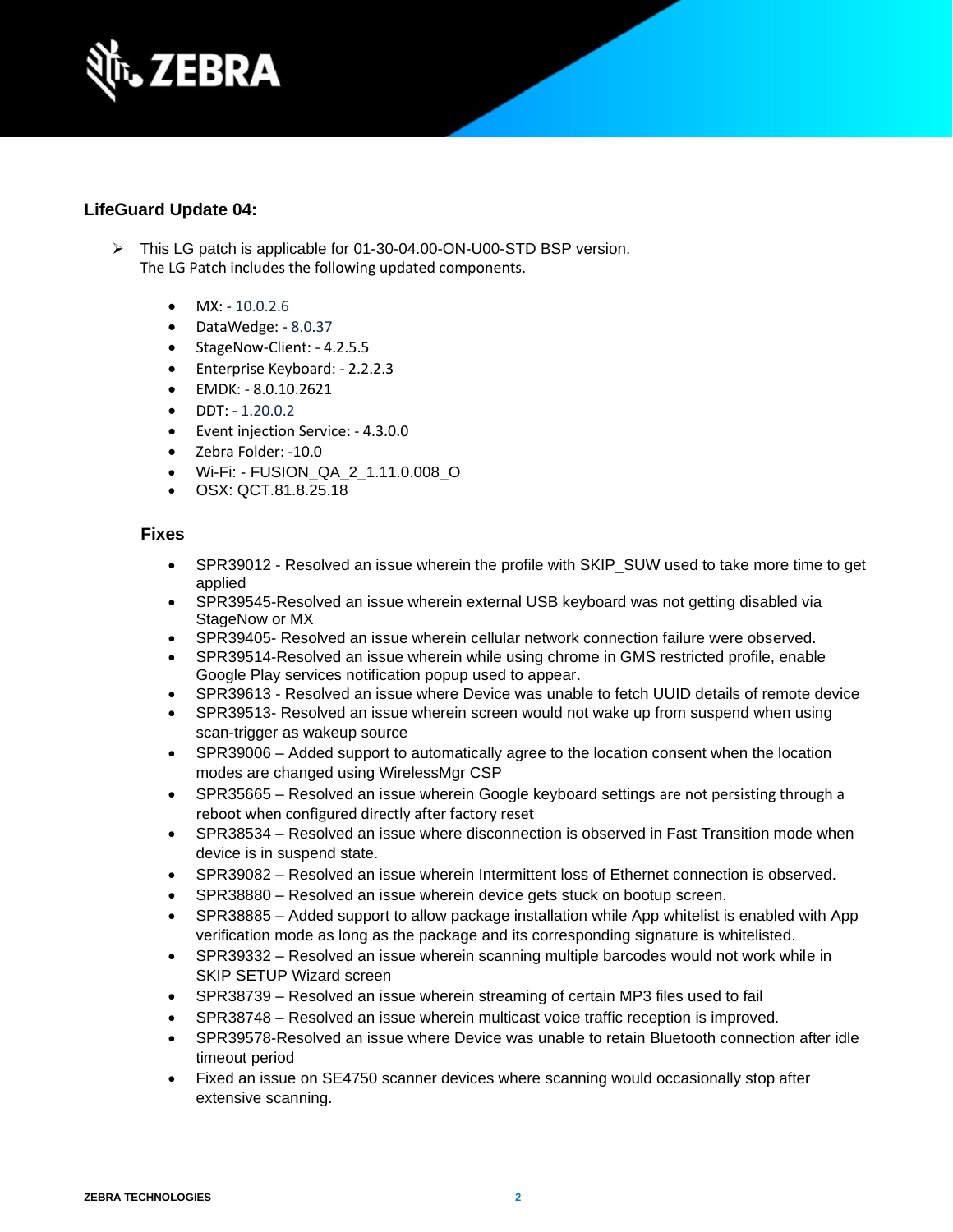

- SPR39544 Resolved an issue wherein the eMMC health data was being reported incorrectly for a specific flash part.
- SPR39644 Included Rxlogger v5.4.16.0 that provides option to store the logs in the Internal sdcard, even when external SDcard is present on the device. User needs to select "Enable Internal sdcard only" to store the logs in the internal sdcard.

#### **New Features**

- Added Workstation Dock Enhancements & PH10 Support.
- Added Ability to Provision network credentials as part of Android Setup Wizard.
- Added support for Google QR Code integration with device scanner.
- Added support for Raw and IrCOMM modes for existing IrDA SW package.
- Added secure DataWedge Intent APIs for device and data security.
- Added support of Dynamic Staging to mass create barcodes from a single profile.
- Added Ability to easily add support for new File Transfer protocols.
- Added support to Control Access to Sensitive MX Functions.
- Added MC93 Cold Storage SKUs Heater Control Logic Optimization.
- Added Scanner Frame support for ET51.
- Added support for Connectivity analysis retry in Worry Free Wifi
- Added support for Image Capture with anchor barcode.
- Added support for Sensitivity parameter for Presentation mode.
- Added support for Trigger modes (Timed Release & Timed Hold) support in DS36xx and L36xxx scanners.

### **Version Information**

Below Table contains important information on versions

| <b>Description</b>          | <b>Version</b>                                      |
|-----------------------------|-----------------------------------------------------|
| <b>Product Build Number</b> | X1-30-04.00-ON-U04-STD                              |
| <b>Android Version</b>      | 8.1.0                                               |
| Security Patch level        | May 5, 2020                                         |
| Linux Kernel                | 4.4.78                                              |
| <b>Component Versions</b>   | Please see Component Version under Addendum section |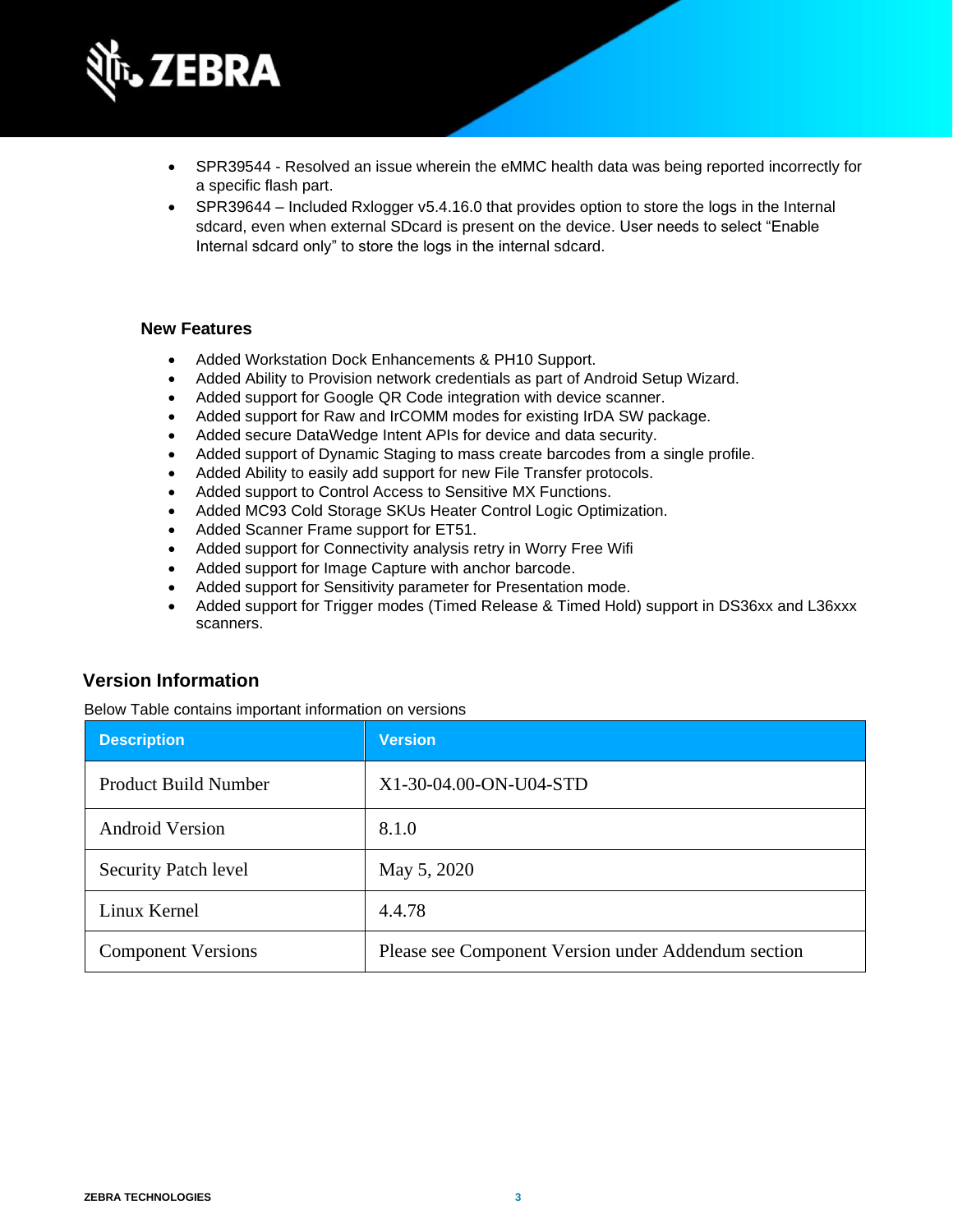

# **Installation**

## **Requirements and Instructions**

• [Installation and setup instructions](https://www.zebra.com/content/dam/zebra_new_ia/en-us/software/operating-system/helios/oreo-os-update-instructions.pdf)

# **Upgrade Options**

Below table provides detailed information on shortest path to upgrade based on current version of software.

| <b>Current Software</b><br><b>Version on Device</b>                                          | <b>Steps to get to this Release</b>                                                                                                                                                                                                                                                                                                                                                                                     | <b>Comments</b>                                                                                                       |
|----------------------------------------------------------------------------------------------|-------------------------------------------------------------------------------------------------------------------------------------------------------------------------------------------------------------------------------------------------------------------------------------------------------------------------------------------------------------------------------------------------------------------------|-----------------------------------------------------------------------------------------------------------------------|
| $01-12-01.00-ON-Uxx$<br>$01-13-20.00-ON-Uxx$<br>$01-18-02.00-ON-UXX$<br>$01-21-18.00-ON-Uxx$ | Apply Full Package Update<br>HE_FULL_UPDATE_01-30-04.00-ON-U00-STD.zip<br><b>Followed by</b><br>Apply Incremental Update<br>HE_INCREMENTAL_UPDATE_01-30-04.00-ON-<br>U04-STD.zip                                                                                                                                                                                                                                        | <b>Full Package</b><br>Update                                                                                         |
| $01-23-19.00$ -ON-Uxx                                                                        | <b>Option 1:</b> Apply Delta Package Update<br>HE_DELTA_UPDATE_01-23-19.00-ON_TO_01-30-<br>04.U00-ON.zip<br><b>Followed by</b><br>Apply Incremental Update<br>HE_INCREMENTAL_UPDATE_01-30-04.00-ON-<br>U04-STD.zip<br><b>Option 2:</b> Apply Full Package Update<br>HE_FULL_UPDATE_01-30-04.00-ON-U00-STD.zip<br><b>Followed by</b><br>Apply Incremental Update<br>HE_INCREMENTAL_UPDATE_01-30-04.00-ON-<br>U04-STD.zip | Option #1 is<br>recommended as<br>size of Delta<br>package update<br>is smaller<br>compared to Full<br>Package Update |
| $01-30-04.00-ON-UXX$                                                                         | Apply Incremental Update<br>HE_INCREMENTAL_UPDATE_01-30-04.00-ON-<br>U04-STD.zip                                                                                                                                                                                                                                                                                                                                        |                                                                                                                       |

## NOTE: The MC93 devices with below HW IDs are not allowed to downgrade to any of the older BSPs than 01.30.04.

HW IDs: 513, 514, 521, 544, 549, 588, 589

The HW ID from MC93 devices can be found under "Settings->System->About phone->SW Components->HW ID"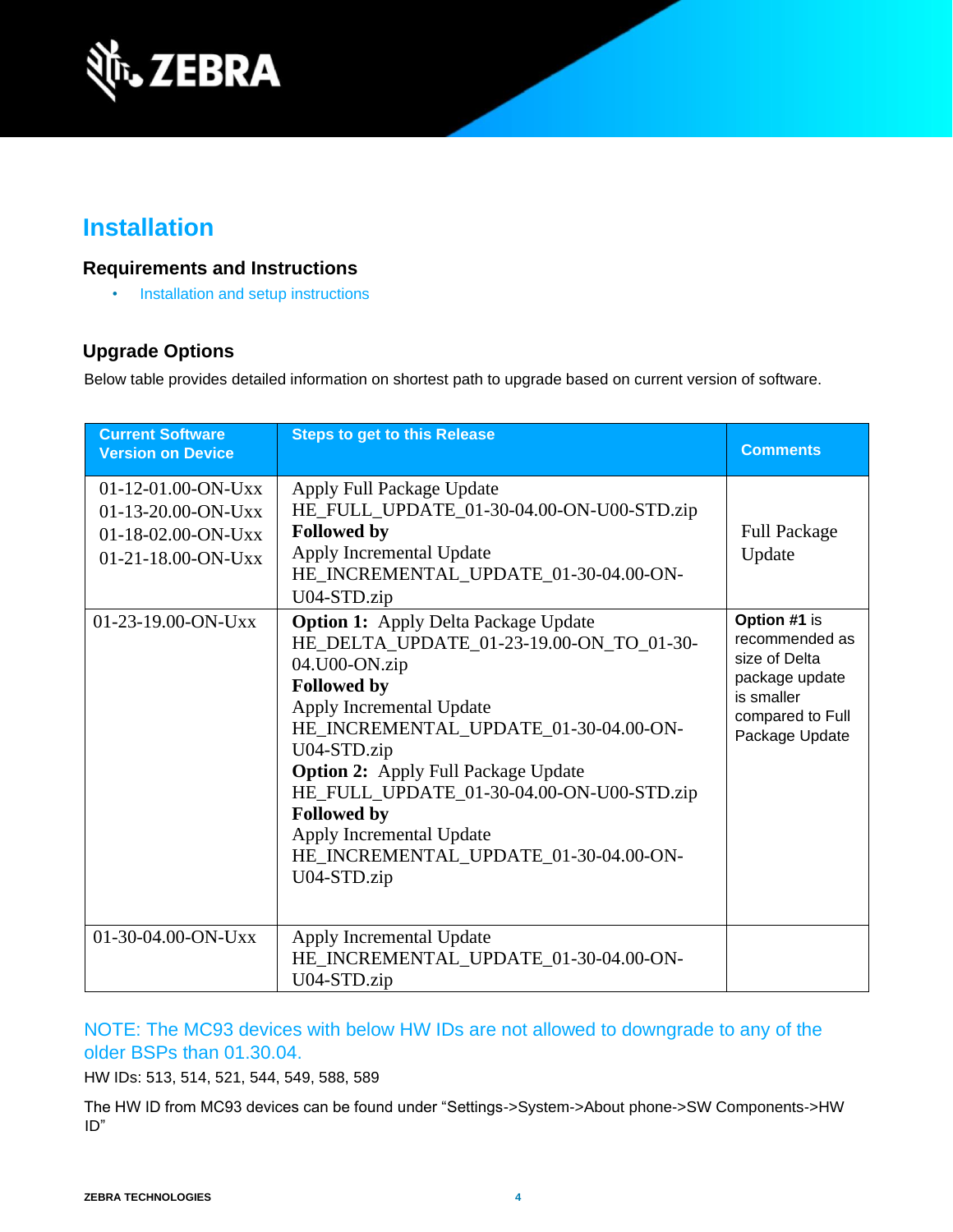

# **Known Constraints and Workarounds**

- WiFi sleep policy set to "Always" (Android O limitation)
- Some devices operate at 320 dpi. This screen configuration results in the majority of the AOSP applications displaying content consistently in both portrait and landscape modes. In most cases if the application layout is not optimal in landscape it is optimal in portrait or vice versa. However, there are a few applications that do not render properly in either portrait or landscape. In this case the suggested alternative is to change the display size using the bundled Display Settings APK or use settings menu to change the display size and font size (settings  $\Box$  Display  $\Box$  Advanced settings  $\Box$  Display Size / Font Size).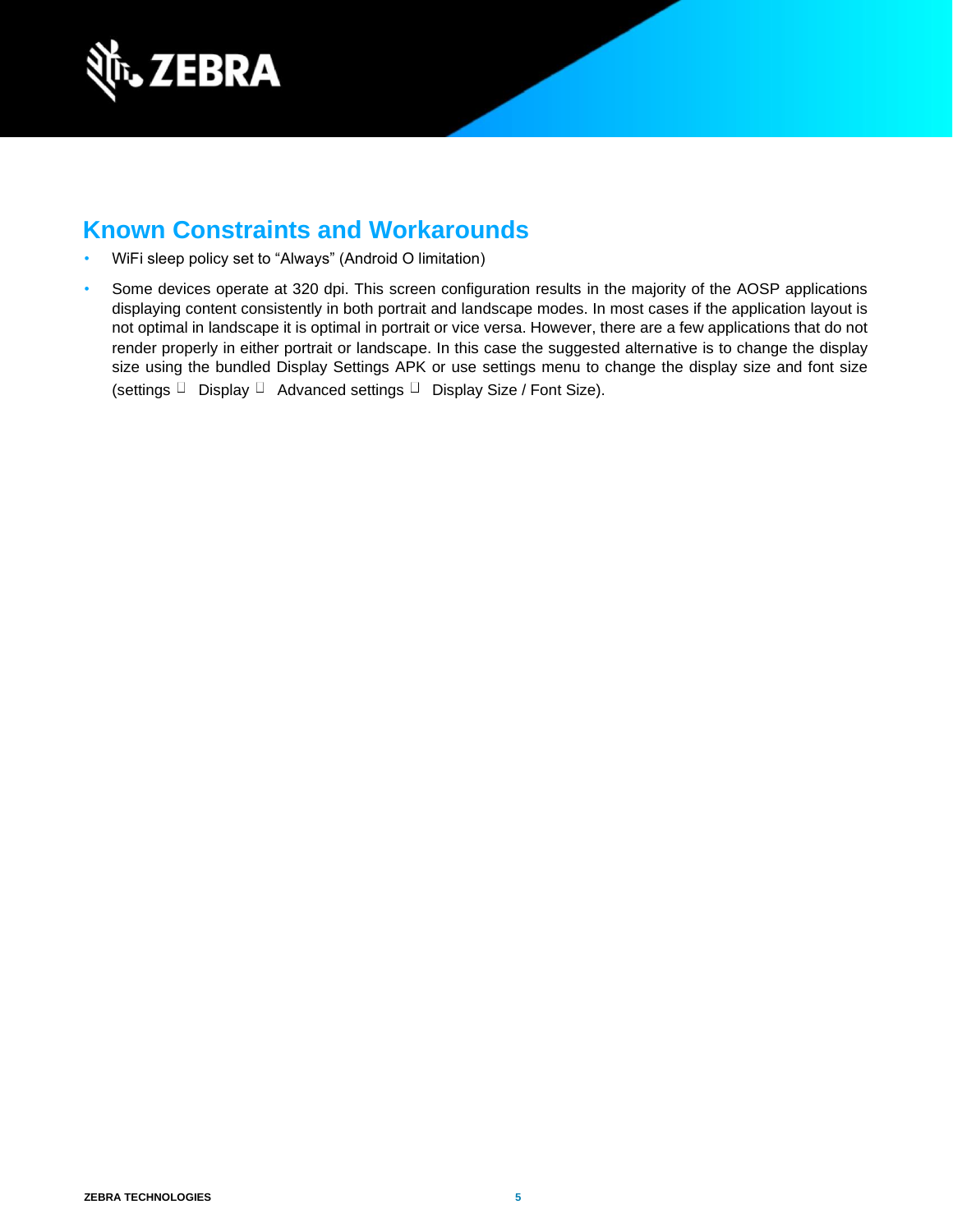

# **Addendum**

## **Device Compatibility**

This software release has been approved for use on the following devices.

| <b>Device</b><br><b>Family</b> | <b>Part Number</b>                                                                                    |                                                                                  | <b>Device Specific</b><br><b>Manuals and</b><br><b>Guides</b> |
|--------------------------------|-------------------------------------------------------------------------------------------------------|----------------------------------------------------------------------------------|---------------------------------------------------------------|
| <b>TC52</b>                    | TC520K-2PEZU4P-CN<br>TC520K-2PEZU4P-CN<br>TC520K-2HEZU4P-CN                                           |                                                                                  | <b>TC52 Home Page</b>                                         |
| <b>PS20</b>                    | PS20J-B2G2CN00                                                                                        | PS20J-P4G2CN00                                                                   | <b>PS20 Home Page</b>                                         |
| <b>VC8300</b>                  | VC83-08SOCQBABBACN                                                                                    | VC83-08FOCQBABBACN                                                               | VC8300 Home Page                                              |
| <b>TC8300</b>                  | TC83B0-6005A510CN<br>TC83B0-2005A510CN<br>TC83B0-3005A510CN<br>TC83B0-2005A61CCN<br>TC83B0-3005A61CCN | TC83BH-2205A710CN<br>TC83BH-3205A710CN<br>TC83B0-4005A610CN<br>TC83B0-5005A610CN | <b>TC8300 Home Page</b>                                       |
| MC9300                         | MC930B-GSEEG4CN<br>MC930B-GSCDG4CN<br>MC930B-GSEDG4CN<br>MC930B-GSADG4CN                              | MC930B-GSACG4CN<br>MC930P-GFADG4CN<br>MC930P-GFCDG4CN<br>MC930P-GFEDG4CN         | MC9300 Home Page                                              |
| <b>ET51</b>                    | ET51CE-L21E-00CN<br>ET51CT-L21E-00CN                                                                  |                                                                                  | ET51 Home Page                                                |
| EC30                           | EC300K-2SA2ACN                                                                                        |                                                                                  | <b>EC30 Home Page</b>                                         |
| <b>ET56</b>                    | ET56DE-L21E-00CN                                                                                      |                                                                                  | ET56 Home Page                                                |